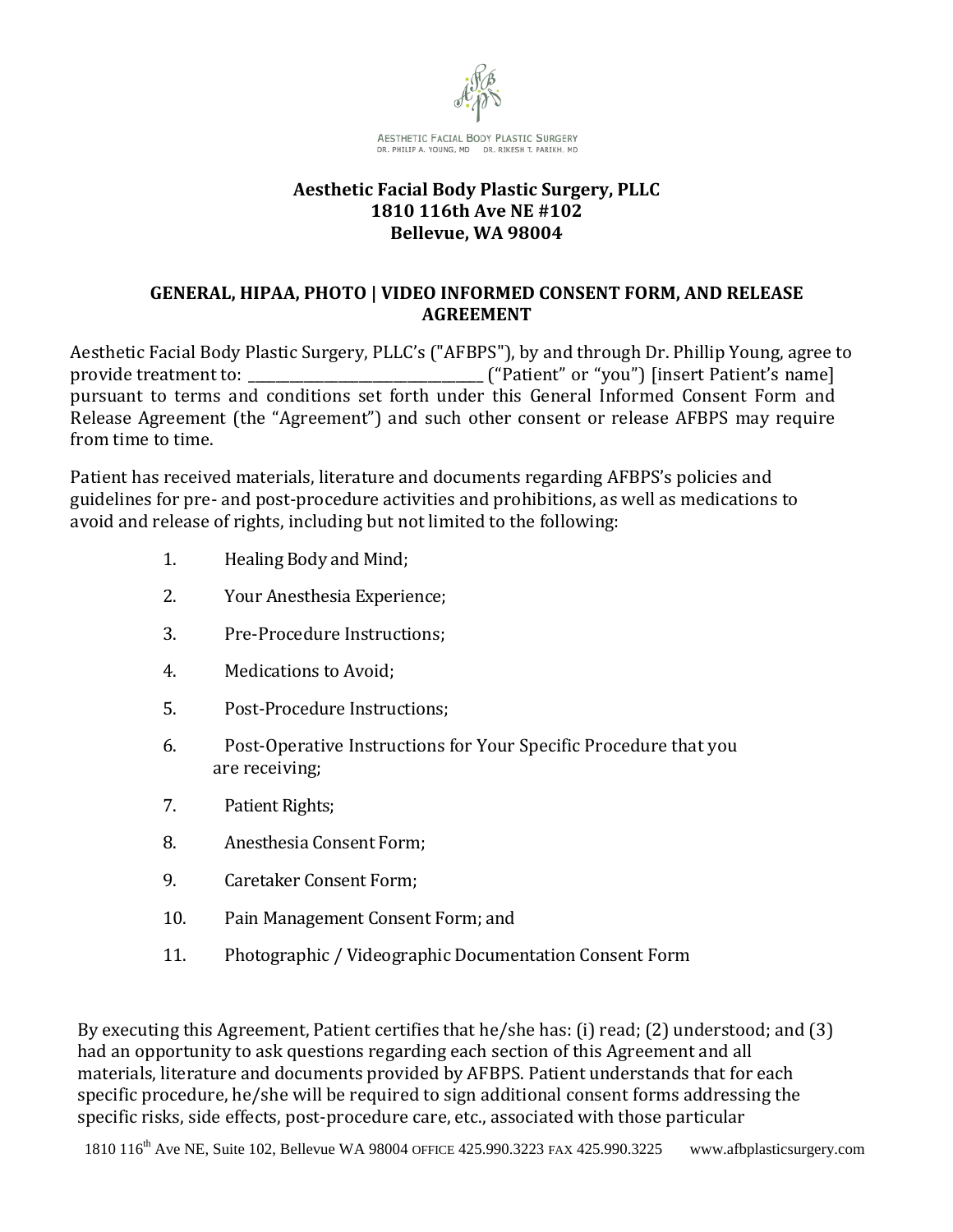

procedures Patient will undergo while under the care of AFBPS. If the person signing as the "Patient" under this Agreement is doing so on behalf of a minor, then such person certifies that he or she is the parent, guardian, or conservator of the minor and that such person is authorized to sign this consent form on the minor's behalf.

## SECTION 1 INTRODUCTION TO AESTHETIC FACIAL BODY PLASTIC SURGERY, PLLC

Aesthetic Facial Body Plastic Surgery, PLLC is a Professional Service Corporation which performs various plastic surgery procedures to enhance facial aesthetics of its patients. These procedures can help to reduce the visible signs of aging, but cannot stop the process of aging. Since each individual's body is different, the risks and results of any medical procedure may vary from person to person. These procedures are generally performed under local, oral or conscious sedation and some individuals may need extra healing time and may not be able to return to work or normal activities for a prolonged period of time.

# SECTION 2 ALTERNATIVES TO TREATMENT

There are surgical and nonsurgical methods for improving facial aesthetics and AFBPS will provide you with options and alternatives that may be suitable for your objectives, which you should carefully review with your treating physician before deciding on one or more treatment procedures.

SECTION 3 RISKS OF PROCEDURES

Every medical and surgical procedure involves a certain amount of risk and it is important that you understand these risks. An individual's choice to undergo a medical or surgical procedure is based on, among other things, the comparison of the risk to potential benefit. Although the majority of patients do not experience complications, you should discuss each of them with your physician to make sure you understand the potential risks, complications, and consequences of the associated procedures. Whenever the skin is cut or punctured, it heals with a scar. Some procedures will result in a permanent scar.

Normal symptoms that occur during the recovery periods: swelling and bruising, discomfort and some pain, crusting along the incision lines, numbness of operated upon skin lasting 3 months or possibly longer or permanent, itching, redness of scars.

With each individual procedure, the specific consent to perform the procedure will outline in more detail some of the symptoms, side effects and risks associated with such a procedure.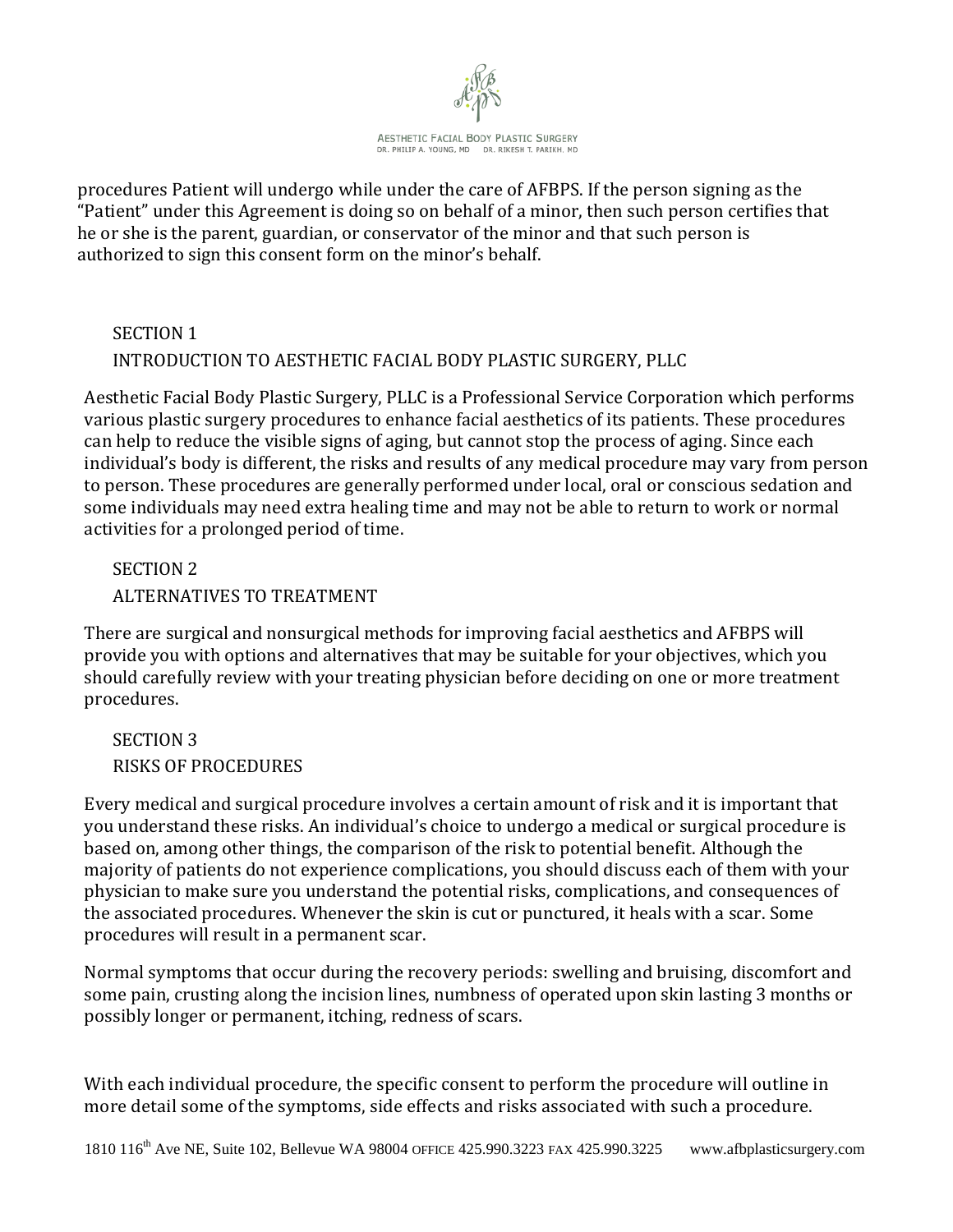

**AESTHETIC FACIAL BODY PLASTIC SURGERY** DR. PHILIP A. YOUNG, MD DR. RIKESH T. PARIKH, MD

# SECTION 4 POST-PROCEDURE CARE

Post-Procedure care is an important part of your plastic surgery experience. It is your obligation to make sure that you keep all your post-procedure appointments as directed and make sure that you promptly contact your physician and seek emergency care in case of a medical emergency. You must have a caretaker for the first 24 hours. **You should also record how you are taking your medications. You should record the date and time of each prescription drug you are taking, how much and what medications are given, and the total amounts of the drugs that are left each and every time.** Medications (especially pain medications) can be dangerous and you need to strictly follow the instructions on the prescription attached to the bottle.

#### SECTION 5

#### FINANCIAL POLICY REGARDING REVISION AND COMPLICATIONS

As you have been, or will be, advised, no plastic surgeon can guarantee a specific result. From time to time, some patients may require additional surgery to deal with revisions or complications. In cosmetic procedures, there are certain problems that are unavoidable regardless of quality of the care provided and diligence exercised by the doctor and his/her team.

Examples of problems that a patient may encounter include bleeding and/or an unfavorable scar after a surgical procedure. In both of these cases, the patient may require additional surgery, either on an emergency basis (as in the case with bleeding) or an elective basis (as in the case of scarring).

We hope that no complication arises and no revisionary surgery becomes necessary in your case. However, no plastic surgeon can make such a guarantee to any of his or her patients. It is important for the patient undergoing an elective surgical procedure to understand that surgical revisions and complications may result in additional costs. Revisions within six (6) months from the original procedure date will not incur additional physician fee; but facility, anesthesia and other fees and costs shall be the sole responsibility of the patient. Notwithstanding the foregoing, any revisions after six (6) months of the original procedure date will incur all standard fees and costs.

If you have any questions regarding this policy, our office staff would be happy to discuss it with you.

#### SECTION 6

### DEPOSIT | BOOKING FEE | CANCELLATION POLICY **for Consultation, Injectibles and Procedures:**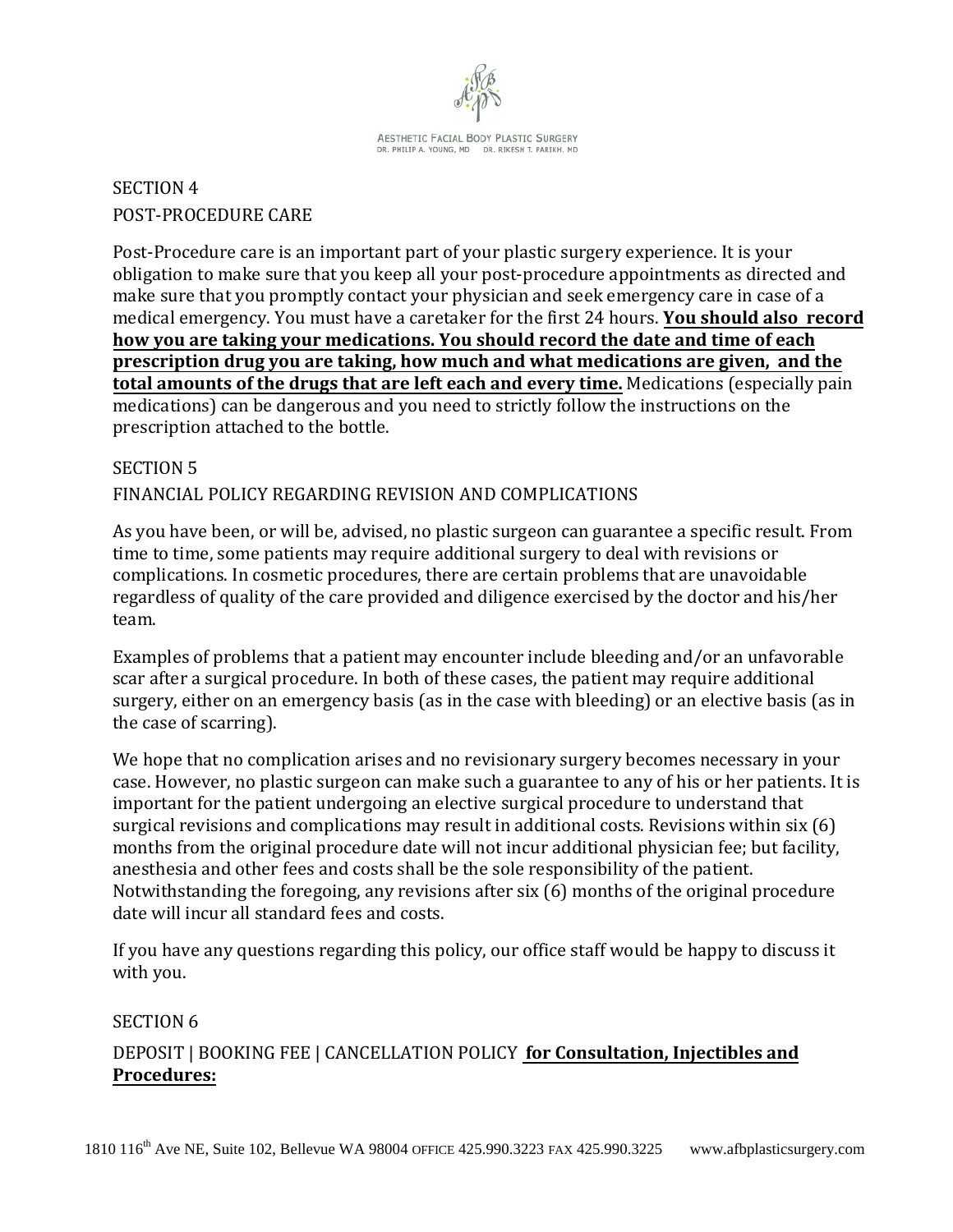

**A non-refundable fee (\$500 for Procedures, \$500 for Fillers, \$250 for Botox and variable for consultations) will be collected at the time you schedule your Procedure. This fee will be applied towards the total costs of your Procedure, which shall be collected in full at the time of your pre-procedure appointment (2 weeks before your surgery) or booking date (for Consultations / Injectibles Respectively). If you choose to cancel your appointment for any reason before your pre-op appointment, then the \$500 / or consultation fee will remain non-refundable but may be applied to a future Procedure and:** 

**A. If you decide to cancel or reschedule your surgery within two (2) weeks of your surgery date, you will be responsible to pay thirty percent (30%) of the total costs of the procedure.** 

**B. If you cancel or reschedule your surgery less than seven (7) days before the day of the procedure, you will be charged fifty percent (50%) of the total cost of the procedure.** 

**C. After your procedure, there are no refunds given**

**If you have any questions regarding our financial or refund policy, feel free to ask our Patient Care Coordinator or Office Manager. You can make a payment through our office at 425-990-3223 or through our [Financing and Online Payment Page.](http://www.drphilipyoung.com/financing-online-payment/)**

**For Follow ups. Your follow ups are complimentary for your previous procedure. If you come in for another new procedure, you will be charged a consultation fee at least once for every year. If you come in within a year of your last procedure, there will be no fee for your consultation for your new procedure. The no show fee for follow ups is \$50. If you miss your follow up, we will charge you the \$50 to reschedule which will need to be prepaid through our: [Financing and Online Payment Page.](http://www.drphilipyoung.com/financing-online-payment/)**

SECTION 7 DISCLAIMERS, RELEASES AND COVENANTS

Computer imaging may be used during your consultation. Although we strive to achieve the very best results every time, these images are used to help guide us during your procedure and are not a guarantee of results.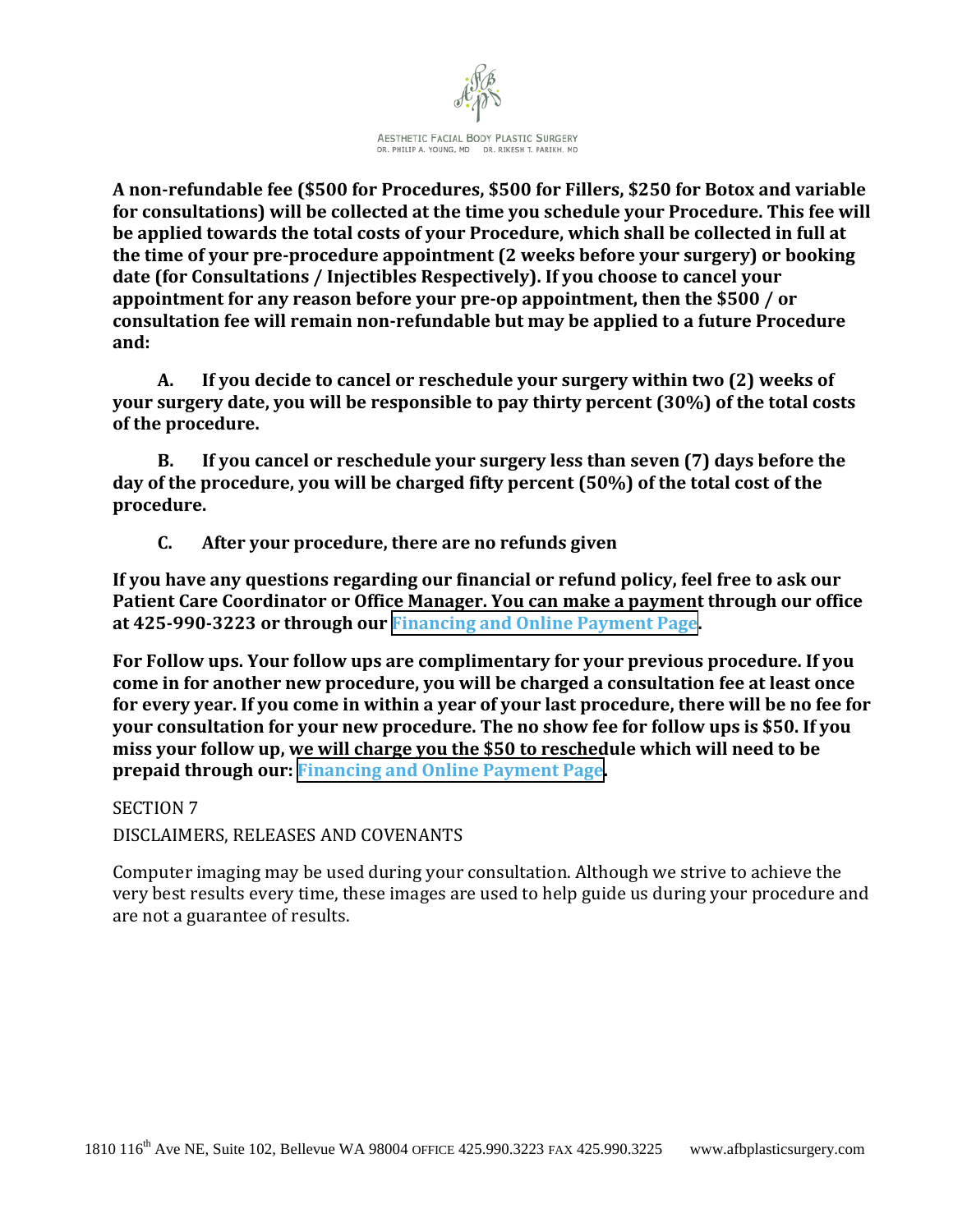

You understand that AFBPS will request or require you to sign the following consent forms:

- Patient HIPAA Consent Form;
- General Instruction Form;
- Photographic/Videographic Documentation Consent Form;
- Pain Management Agreement;
- Caretaker Consent; and
- Consent forms for each individual procedure you will undergo while under the care of AFBPS.

Informed consent documents are used to communicate information about the proposed medical or surgical treatment along with disclosure of risks and alternative forms of treatment(s). The informed consent process attempts to define principles of risk disclosure that should generally meet the needs of most patients in most circumstances.

However, informed consent documents should not be considered all inclusive in defining other methods of care and risks encountered. Your physician may provide you with additional information, which is based on all the facts in your particular case and the state of medical knowledge.

Informed consent documents are not intended to define or serve as the standard of medical care. Standards of medical care are determined on the basis of all the facts involved in an individual case and are subject to change as science, knowledge, and technology advance and as practice patterns evolve.

For purposes of advancing medical education, you consent to the admittance of observers to the operating room.

You consent to the disposal of any tissue, medical device or body parts which may be removed.

You understand that the success of the procedure is to a great extent dependent upon your closely following Pre-Op and Post-Op instructions your doctor has provided to you. Post-Op care, activities and precautions have been explained to you and you understand them fully.

You also consent to the administration of such anesthetics as may be considered necessary and advisable by the attending physicians and/or anesthetist. You are aware that risks are involved with anesthesia, such as allergic or toxic reactions and even cardiac or respiratory arrest.

Your physician, and/or your physician's designees, reserve the right to discuss your case with any third parties if, in your physician's considered opinion, it becomes necessary to do so. Your signature below will indicate your consent to this reservation.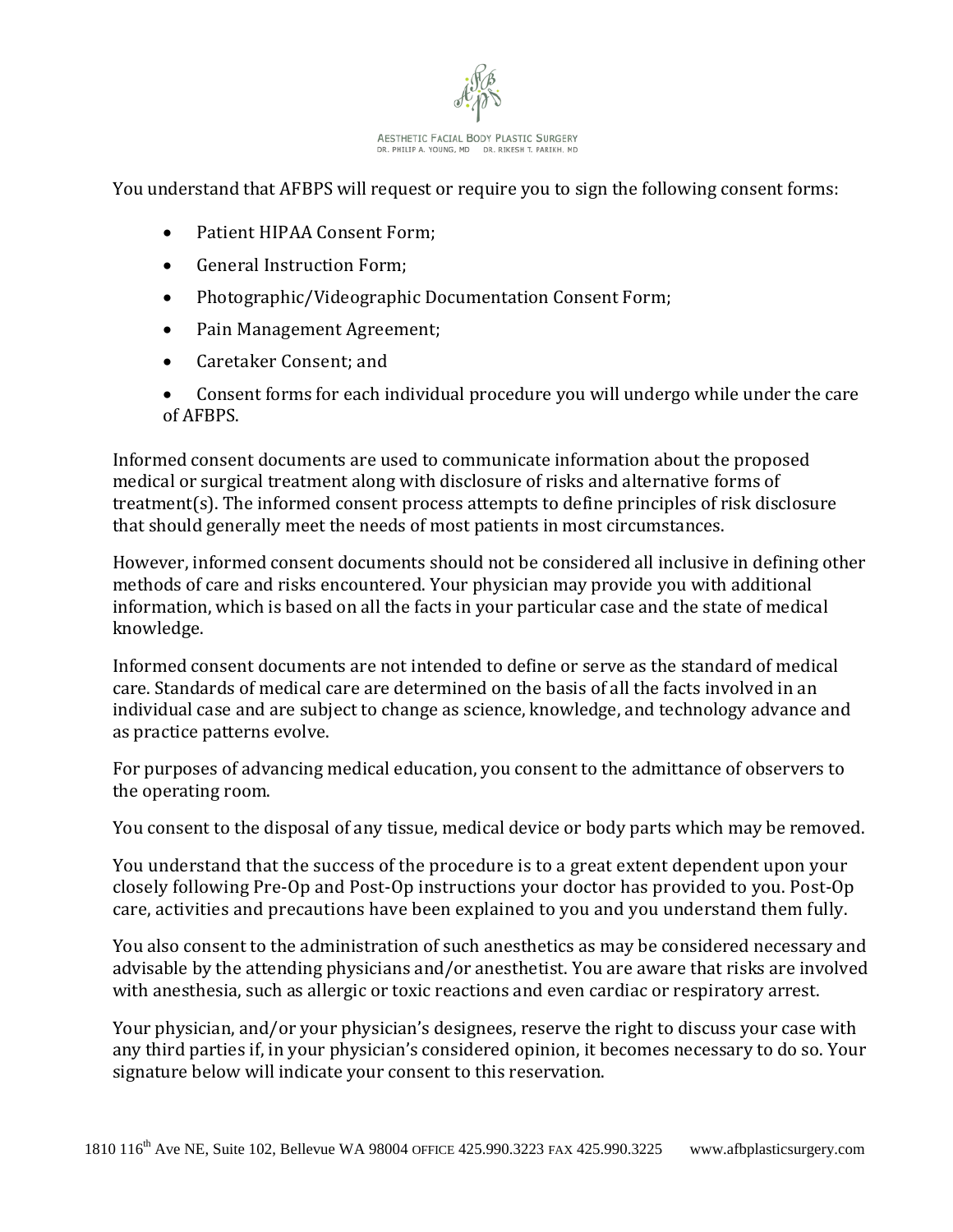

You have had sufficient opportunity to discuss your treatment with your physician and/or your physician's associates, and all your questions have been answered to your satisfaction. You believe that you have adequate knowledge upon which to give an informed consent to the proposed treatment.

YOU ARE AWARE THAT THE PRACTICE OF MEDICINE IS NOT AN EXACT SCIENCE AND ACKNOWLEDGE THAT NO GUARANTEES OR PROMISES HAVE BEEN MADE TO YOU ABOUT THE RESULTS OF THE PROCEDURE OR CARE PROVIDED BY AFBPS. YOU UNDERSTAND THAT THE RESULT OF YOUR PROCEDURE AND RECOVERY WILL VARY AND MAY NOT BE SIMILAR TO THE RESULTS AND RECOVERY OF THAT OF OTHER PATIENTS, INCLUDING THOSE DEPICTED IN AFBPS ADVERTISING. WITHOUT FOREGOING YOUR RIGHT TO PURSUE REMEDIES AT LAW OR IN EQUITY AS A RESULT OF AFBPS'S NEGLIGENCE OR MALPRACTICE AND IN CONSIDERATION OF AFBPS'S AGREEMENT TO PROVIDE TREATMENT, YOU HEREBY COVENANT THAT YOU WILL NOT WRITE, COMPOSE, PUBLISH, DISSEMINATE, MAKE, OR OTHERWISE DIRECT OR ENCOURAGE ANY THIRD PARTY TO DO SO, ANY NEGATIVE REVIEWS OR DISPARAGING REMARKS AGAINST AFBPS OR DR. PHILLIP YOUNG, IN ANY MEDIUM OR FORUM WHATSOEVER (COLLECTIVELY "DISPARAGING REMARKS"). IF YOU MAKE ANY DISPARAGING REMARKS, THEN YOU EXCLUSIVELY ASSIGN ALL INTELLECTUAL PROPERTY RIGHTS, INCLUDING COPYRIGHTS, TO AFBPS FOR ANY SUCH DISPARAGING REMARKS INCLUDING BUT NOT LIMITED TO WRITTEN, PICTORIAL, AND/OR ELECTRONIC COMMENTARY. THIS ASSIGNMENT SHALL BE OPERATIVE AND EFFECTIVE AT THE TIME OF YOUR CREATION (PRIOR TO PUBLICATION OR DISSEMINATION) OF THE DISPARAGING REMARKS.

# SECTION 8 MOTOR VEHICLE AND PROCEDURE DATE POLICY

You are advised not to operate a motorized vehicle or power equipment on the day of surgery. The drugs administrated during the procedure may impair driving ability and you should not drive when you are on any sedating medications such as sleeping pills, antihistamines, muscle relaxants, anti-anxiety medications, clonidine, and pain medications. AFBPS recommends that you have someone drive you to and from our facility the day of your procedure, if you are taking pain or sedation medications.

You hereby release and hold AFBPS and Dr. Phillip Young harmless from any and all actions, loss or injury sustained by you or any third party as a consequence of your operation of any motorized vehicle or equipment while under the influence of sedating medications prescribed to you.

SECTION 9 SMOKING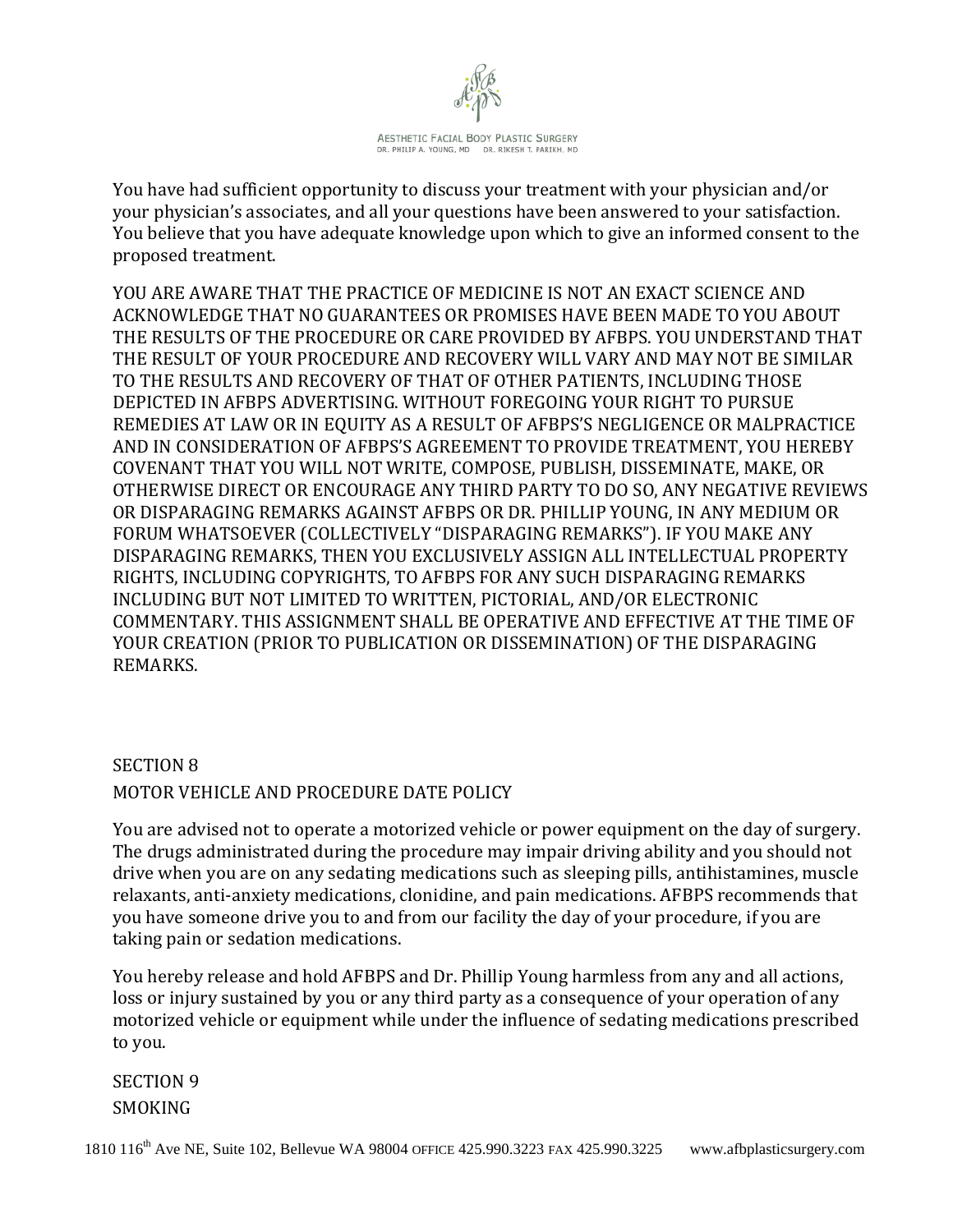

NO SMOKING FOR AT LEAST TWO (2) WEEKS BEFORE AND AFTER YOUR PROCEDURE!!! You have been informed by AFBPS that you are not to smoke for at least two (2) weeks before and after your scheduled procedure at AFBPS. If you are unable to maintain this nonsmoking policy before the procedure, then you must notify AFBPS immediately to reschedule your procedure date. If you are unable to maintain the nonsmoking policy after your procedure, then you must notify AFBPS and your doctor immediately to assess your health risk and seek appropriate medical attention as necessary. You understand that this policy is in place for your health and safety and you shall not hold AFBPS and Dr. Phillip Young responsible for any negative result which may have been directly or indirectly caused by smoking.

You hereby attest that you have read and understood the above information carefully and have had all your questions answered before signing the consent form.

### SECTION 10 ADVANCED MEDICAL DIRECTIVE

You acknowledge that you have been informed that your Advanced Medical Directive will be suspended while you are being treated at AFBPS. You have given a copy of your Advanced Medical Directive document to the staff at AFBPS; in the event that it is necessary that you be transferred to a hospital for acute care, every effort will be made to assure that a copy of this document will accompany you. You understand that it is not the responsibility of AFBPS to advise each care provider (emergency responders, emergency room, acute care facility, etc.) of your Advanced Medical Directive and that you should keep a copy of your Advanced Medical Directive with you and your designated health care proxy should also maintain a copy of the form.

If no copy of the Advanced Medical Directive is supplied for your medical record, you release AFBPS from any obligation or responsibility related to your status in this regard.

### SECTION 11 CONSENT TO DRAW LABS FOR EXPOSURES

By signing this consent I also allow Aesthetic Facial Body Plastic Surgery and its Staff to carry out necessary blood work in the event of an accidental needle stick. The purpose of this is to allow Aesthetic Facial Body Plastic Surgery and its Staff to test your blood to see if you are a carrier of certain types of diseases including, but not limited to, Human Immunodeficiency Virus, Hepatitis, Syphillis, etc.

### SECTION 12

Patient HIPPA Consent Form

Your health and health care information is both personal and private. Aesthetic Facial Body Plastic Surgery, P.S. is dedicated to protecting your health care information. This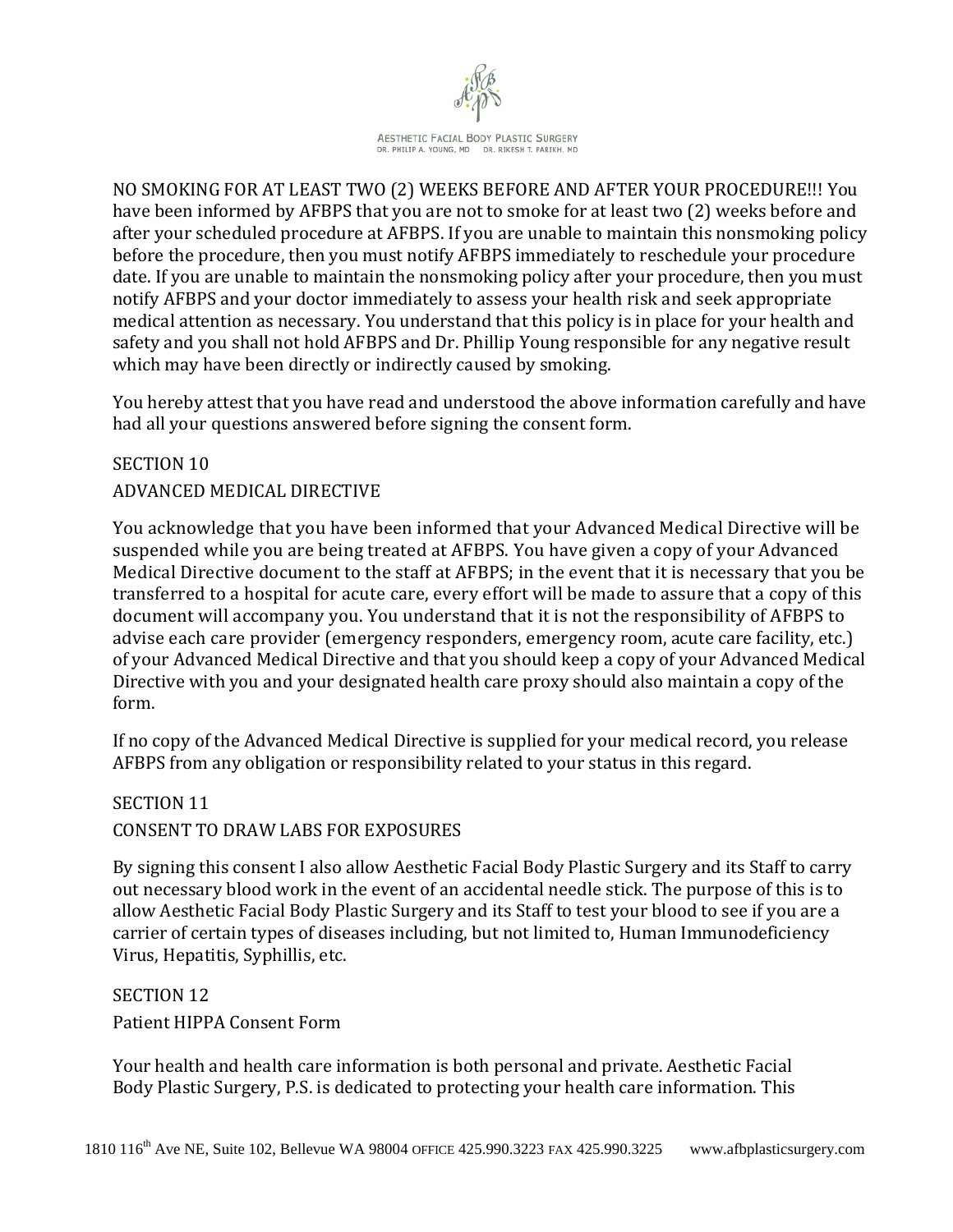

HIPPA Consent Form provides information about how Aesthetic Facial Body Plastic Surgery, P.S. may use and disclose your Protected Health Information (PHI).

As part of your medical treatment, Aesthetic Facial Body Plastic Surgery, P.S. originates and maintains

paper and/or electronic records which contain PHI such as: demographic information; personal and family histories; symptoms; examination and test results; diagnoses; past, present and future plans for care and treatment; and information received from other health care providers, your employer and any health care plan. Aesthetic Facial Body Plastic Surgery, P.S. maintains Privacy Practices and Policies regarding the disclosure of PHI.

The Patient understands that:

 $\triangleright$  Protected Healthcare Information may be disclosed or used for treatment, billing and payment, or healthcare operations;

 The patient has the right and the opportunity to review Aesthetic Facial Body Plastic Surgery, P.S.'s Privacy Practices and Policies;

 Aesthetic Facial Body Plastic Surgery, P.S. reserves the right to change it's Privacy Practices and Policies at any time;<br>  $\triangleright$  The Patient has the right to re

 The Patient has the right to request, in writing, restricted disclosure of their PHI, however,

Aesthetic Facial Body Plastic Surgery, P.S. is not bound by the restrictions unless an agreement regarding the requested restrictions has been reached;<br>  $\triangleright$  The Patient understand that they will be responsible for

 The Patient understand that they will be responsible for copying and mailing charges associated with sending their medical records.<br>  $\triangleright$  The patient may revoke their consent, in writing

 The patient may revoke their consent, in writing, at any time regarding all *future* disclosures.

By signing this form, you consent to our use and disclosure of protected health information about you for treatment, payment, or healthcare operations. You have a right to revoke this consent in writing, signed by you and delivered to our office. Revocation will apply to any future disclosures but not to any disclosure already made in reliance on your prior consent or as required by law. The practice provides this form to comply with the Health Insurance Portability and Accountability Act of 1996 (HIPAA). Aesthetic Facial Body Plastic Surgery, P.S. reserves the right to change its Privacy Practices and Policies at any time. A revised copy of the Privacy Practices and Policies may be requested by contacting the office.

# SECTION 13 PHOTOGRAPHIC / VIDEOGRAPHIC DOCUMENTATION CONSENT FORM